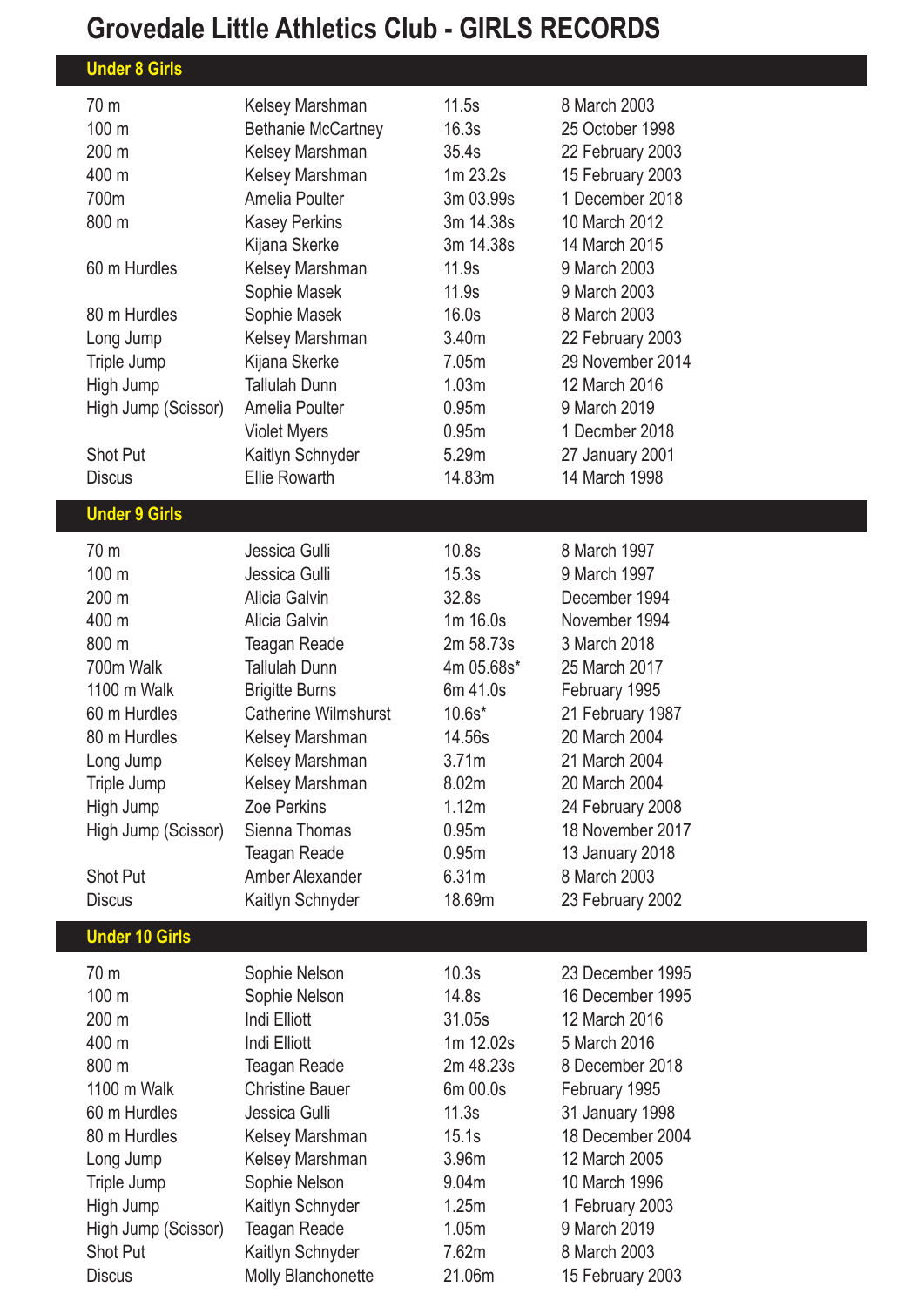| <b>Under 11 Girls</b> |                        |                   |                  |  |
|-----------------------|------------------------|-------------------|------------------|--|
| 70 <sub>m</sub>       | Sophie Nelson          | 10.1s             | 8 March 1997     |  |
| 100 m                 | Sophie Nelson          | 14.0s             | 9 March 1997     |  |
| 200 m                 | Sophie Nelson          | 28.9s             | 8 March 1997     |  |
| 400 m                 | Mia Gross              | 1m 08.51s         | 10 March 2012    |  |
| 800 m                 | Eliza Curnow           | 2m 35.50s         | 8 March 2003     |  |
| 1500 m                | <b>Christine Bauer</b> | 5m 37.0s          | 4 November 1995  |  |
| 1100m Walk            | <b>Emersyn Barry</b>   | 6m 57.01s         | 9 December 2017  |  |
| 1500 m Walk           | <b>Christine Bauer</b> | 8m 21.1s*         | 25 November 1995 |  |
| 60 m Hurdles          | Jessi Canny            | 10.06s            | 21 March 2004    |  |
| 80 m Hurdles          | Jessi Canny            | 13.73s            | 20 March 2004    |  |
| Long Jump             | Indi Elliott           | 4.20m             | 25 March 2017    |  |
| Triple Jump           | Sophie Nelson          | 9.71m             | 9 March 1997     |  |
| High Jump             | Kaitlyn Schnyder       | 1.35m             | 29 November 2003 |  |
| Shot Put              | Rebecca Hinkley        | 9.10m             | 20 January 1996  |  |
| <b>Discus</b>         | Rebecca Hinkley        | 22.58m            | 3 February 1996  |  |
| Javelin               | <b>Ellie Rowarth</b>   | 21.22m            | 3 February 2001  |  |
| <b>Under 12 Girls</b> |                        |                   |                  |  |
| 70 <sub>m</sub>       | Evie Bayes             | 9.77s             | 8 November 2014  |  |
| 100 m                 | Evie Bayes             | 13.69s            | 18 October 2014  |  |
| 200 m                 | Sophie Nelson          | 27.6s             | 14 March 1998    |  |
| 400 m                 | <b>Kasey Perkins</b>   | 1m 04.85s         | 5 March 2016     |  |
| 800 m                 | Kate Sly               | 2m 36.84s         | 9 March 2003     |  |
| 1500 m                | <b>Christine Bauer</b> | 5m 21.0s          | 23 October 1996  |  |
| 1500 m Walk           | Louise Daniels         | 8m 26.3s          | 4 November 2006  |  |
| 60 m Hurdles          | Jessi Canny            | 10.0s             | 5 February 2005  |  |
| 80 m Hurdles          | Jessi Canny            | 13.2s             | 12 February 2005 |  |
| Long Jump             | Kaitlyn Schnyder       | 4.89m             | 12 March 2005    |  |
| Triple Jump           | Kaitlyn Schnyder       | 10.09m            | 12 March 2005    |  |
| High Jump             | Kaitlyn Schnyder       | 1.50 <sub>m</sub> | 24 October 2004  |  |
| Shot Put              | Sophie Nelson          | 9.71 <sub>m</sub> | 14 March 1998    |  |
| <b>Discus</b>         | Jessi Canny            | 24.73m            | 16 October 2004  |  |
| Javelin               | <b>Ellie Rowarth</b>   | 25.49m            | 19 January 2002  |  |
| <b>Under 13 Girls</b> |                        |                   |                  |  |
| 100 m                 | Evie Bayes             | 13.29s            | 25 January 2016  |  |
| 200 m                 | Kasey Perkins          | 27.07s            | 25 March 2017    |  |
| 400 m                 | <b>Kasey Perkins</b>   | 1m 00.39s         | 25 March 2017    |  |
| 800 m                 | Kate Sly               | 2m 29.0s          | 20 March 2004    |  |
| 1500 m                | Kate Sly               | 5m 12.43s         | 21 March 2004    |  |
| 1500 m Walk           | Neeve Bakker-Graham    | 8m 21.47s         | 4 March 2017     |  |
| 80 m Hurdles          | Jessica Gulli          | 13.2s             | 10 March 2001    |  |
| 200m Hurdles          | Kasey Perkins          | 29.16*            | 25 March 2017    |  |
| 300 m Hurdles         | Monique Booth          | 49.9s             | 8 December 2001  |  |
| Long Jump             | Sophie Nelson          | 4.75m             | 5 December 1998  |  |
| Triple Jump           | Sophie Nelson          | 10.47m            | 20 February 1999 |  |
| High Jump             | Kaitlyn Schnyder       | 1.50m             | 12 March 2006    |  |
|                       | <b>Kasey Perkins</b>   | 1.50 <sub>m</sub> | 18 March 2017    |  |
| Shot Put              | Sophie Nelson          | 9.17m             | 13 March 1999    |  |
| <b>Discus</b>         | Sophie Nelson          | 29.53m            | 6 March 1999     |  |
| Javelin               | Molly Blanchonette     | 30.52m            | 12 March 2006    |  |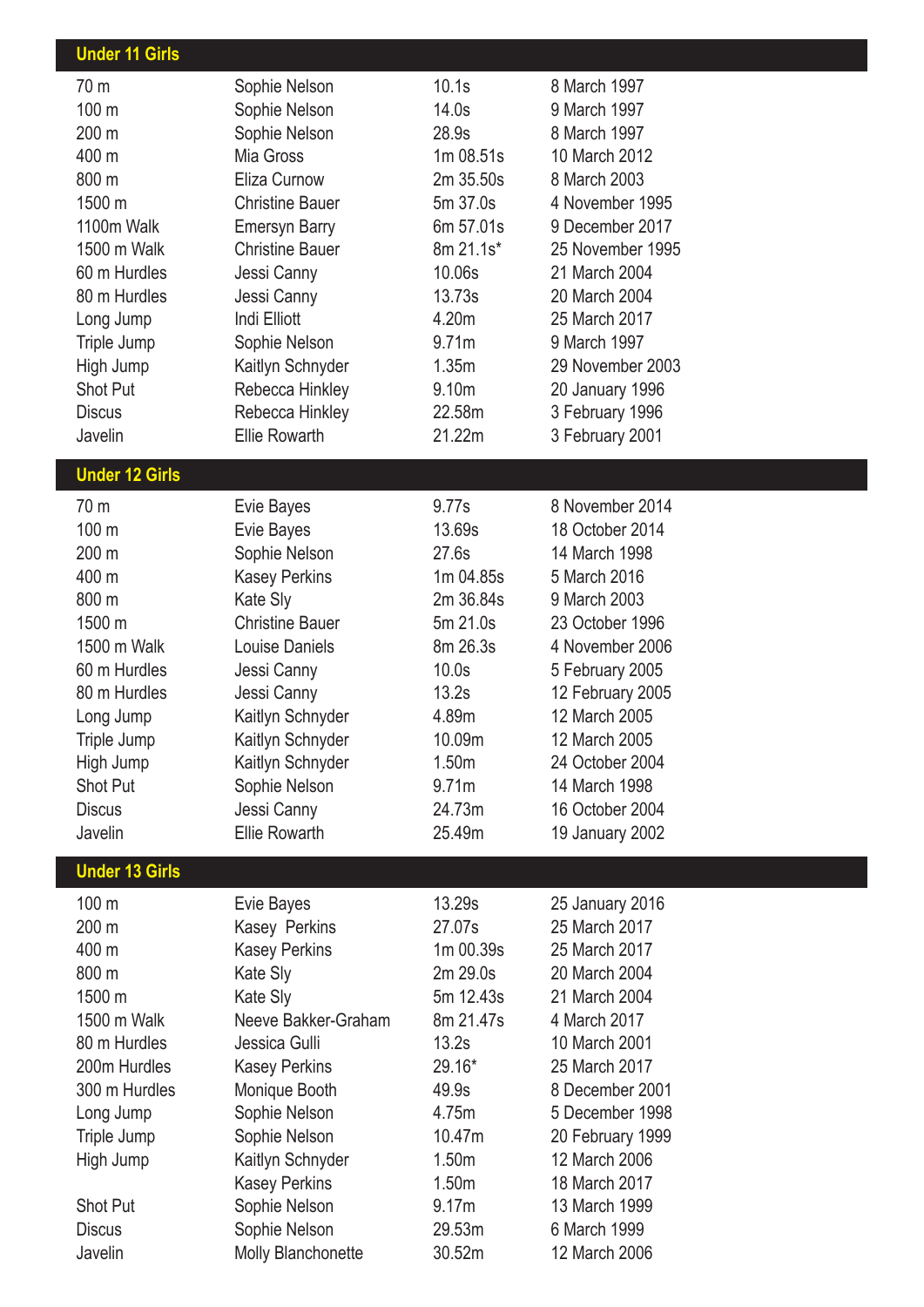| <b>Under 14 Girls</b> |                                       |            |                                     |
|-----------------------|---------------------------------------|------------|-------------------------------------|
| 100 m                 | Mia Gross                             | 12.66s*    | 25 October 2014                     |
| 200 m                 | Mia Gross                             | 25.89s*    | 28 February 2015                    |
| 400 m                 | Mia Gross                             | 59.10s     | 21 March 2015                       |
| 800 m                 | Kate Sly                              | 2m 22.5s   | 12 March 2005                       |
| 1500 m                | <b>Kate Sly</b>                       | 4m 55.9s   | 11 March 2005                       |
| 1500 m Walk           | Susan Kymantas                        | 8m 10.0s   | February 1995                       |
| 80 m Hurdles          | Jessica Gulli                         | $12.7s*$   | 9 March 2002                        |
| 200m Hurdles          | <b>Kasey Perkins</b>                  | 29.01s*    | 24 March 2018                       |
| 300 m Hurdles         | Monique Booth                         | 46.9s      | 16 November 2002                    |
| Long Jump             | Sophie Nelson                         | 4.92m      | 5 February 2000                     |
| Triple Jump           | Erin Millard                          | 10.83m     | 15 March 1998                       |
| High Jump             | Anna Masek                            | 1.50m      | 16 November 2002                    |
|                       | <b>Kasey Perkins</b>                  | 1.50m      | 14 October 2017                     |
| <b>Shot Put</b>       | Sophie Nelson                         | 9.97m      | 20 November 1999                    |
| <b>Discus</b>         | Molly Blanchonette                    | 25.41m     | 11 February 2007                    |
| Javelin               | Molly Blanchonette                    | 30.46m     | 11 February 2007                    |
|                       |                                       |            |                                     |
| <b>Under 15 Girls</b> |                                       |            |                                     |
| 100 m                 | Mia Gross                             | 12.20s*    |                                     |
| 200 m                 | Mia Gross                             | 25.26s*    | 27 February 2016                    |
| 400 m                 | Mia Gross                             | $57.10*$   | 16 January 2016                     |
| 800 m                 |                                       | 2m 19.3s   | 25 January 2016<br>12 March 2006    |
| 1500 m                | <b>Kate Sly</b>                       | 4m 47.4s   | 26 November 2005                    |
| 1500 m Walk           | Kate Sly<br>Teresa Kymantas           | 8m 02.0s   | 1 February 1997                     |
| 90 m Hurdles          | Jessica Gulli                         | 13.3s      | 8 March 2003                        |
| 300 m Hurdles         | Jessica Gulli                         | 44.6s      | 9 March 2003                        |
| Long Jump             | <b>Erin Millard</b>                   | 5.10m      | 5 December 1998                     |
| Triple Jump           | <b>Erin Millard</b>                   | 11.30m*    | 10 October 1998                     |
|                       | Mia Gross                             | 1.55m      | 27 February 2016                    |
| High Jump<br>Shot Put |                                       | 10.23m     | 9 March 1997                        |
| <b>Discus</b>         | Teresa Kymantas<br>Molly Blanchonette | 28.21m     | 20 October 2007                     |
| Javelin               | <b>Ellie Rowarth</b>                  | 38.44m     | 12 March 2005                       |
|                       |                                       |            |                                     |
| <b>Under 16 Girls</b> |                                       |            |                                     |
| 100 m                 | <b>Lily Bayes</b>                     | 12.66s*    | 25 October 2014                     |
| 200 m                 | <b>Lily Bayes</b>                     | 26.08s*    | 24 January 2015                     |
| 400 m                 | <b>Lily Bayes</b>                     | 58.60s*    | 7 February 2015                     |
| 800 m                 | <b>Lily Bayes</b>                     | 2m 41.19s* | 24 January 2015                     |
| 1500 m                | <b>Tamsyn Reade</b>                   | 6m 43.53s  | 10 February 2018                    |
| 1500 m Walk           | Tamsyn Reade                          | 10m 50.39s | 3 February 2018                     |
| 90 m Hurdles          | <b>Kasey Perkins</b>                  | 14.28s*    | 12 January 2019                     |
| 300 m Hurdles         |                                       | 46.40s*    | 24 January 2015                     |
|                       | <b>Lily Bayes</b>                     | 4.67m*     | 24 January 2015                     |
| Long Jump             | <b>Lily Bayes</b>                     | 9.85m      | 7 February 2015                     |
| Triple Jump           | <b>Lily Bayes</b>                     | $1.50m*$   |                                     |
| High Jump             | <b>Lily Bayes</b>                     | $1.50m*$   | 7 February 2015                     |
| <b>Shot Put</b>       | <b>Kasey Perkins</b>                  | 7.02m      | 25 January 2019<br>15 November 2014 |
| <b>Discus</b>         | <b>Lily Bayes</b>                     | 16.37m     | 11 November 2017                    |
| Javelin               | Tamsyn Reade                          | 19.90m     | 20 October 2018                     |
|                       | <b>Kasey Perkins</b>                  |            |                                     |

\*Geelong Little Athletics Centre record also.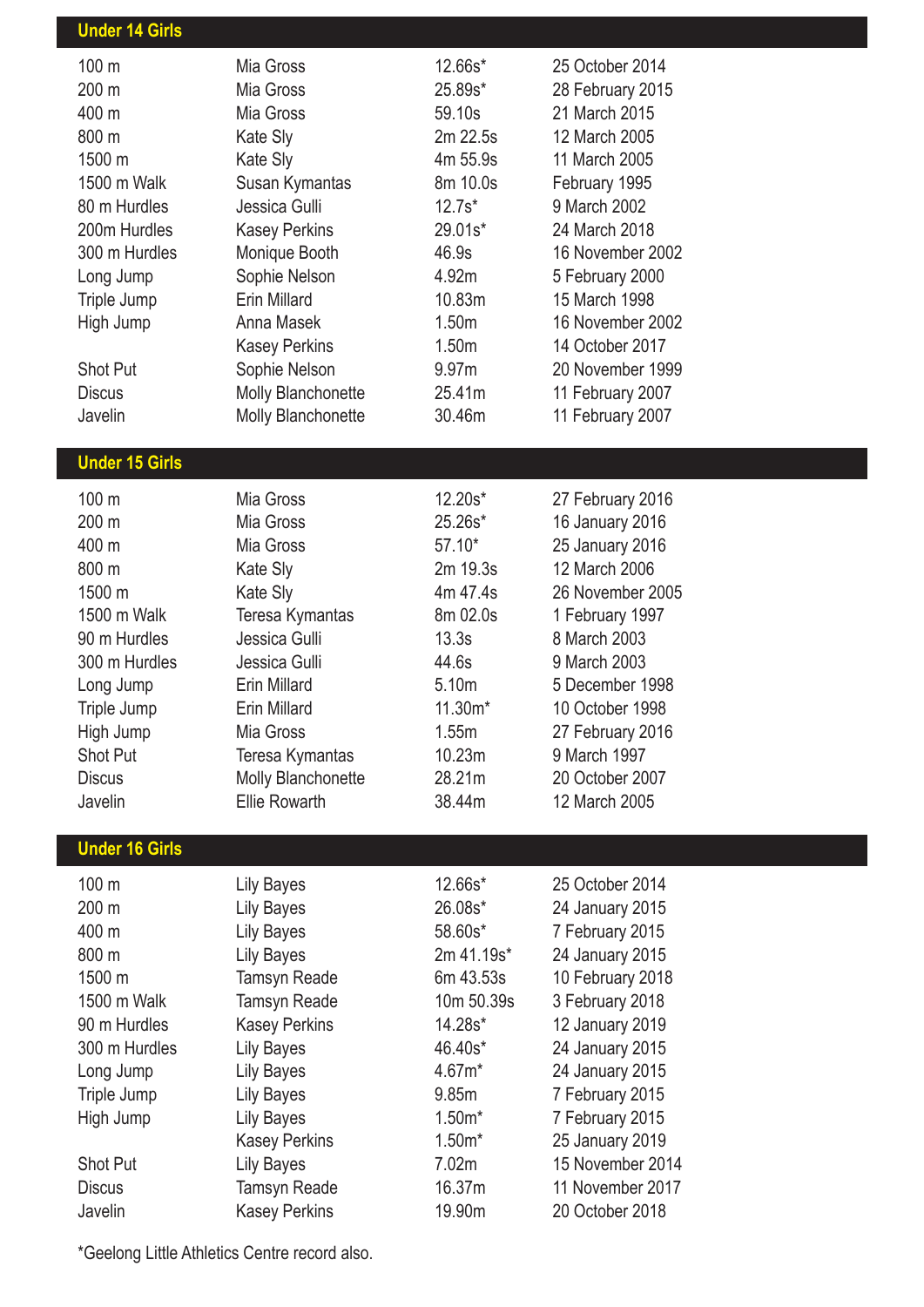## **Grovedale Little Athletics Club - BOYS RECORDS**

| <b>Under 8 Boys</b>  |                         |           |                  |
|----------------------|-------------------------|-----------|------------------|
| 70 m                 | <b>Frank Cahir</b>      | 11.1s     | 14 December 1996 |
|                      | <b>Scott Grant</b>      | 11.1s     | 27 February 1999 |
| 100 m                | <b>Frank Cahir</b>      | 15.8s     | 25 January 1997  |
|                      | <b>Grady Murrant</b>    | 16.04s    | 15 March 2014    |
| 200 m                | Paul Byrne              | $31.4s*$  | 1984             |
| 400 m                | <b>Grady Murrant</b>    | 1m 18.14s | 8 February 2014  |
| 700m                 | <b>Hudson Patton</b>    | 2m 51.78s | 23 February 2019 |
| 800 m                | Cooper Grist            | 3m 00.97s | 5 March 2016     |
| 60 m Hurdles         | <b>Grady Murrant</b>    | 11.02s    | 25 January 2014  |
| 80 m Hurdles         | <b>Frank Cahir</b>      | 15.5s     | 1 March 1997     |
| Long Jump            | <b>Grady Murrant</b>    | 3.79m     | 22 March 2014    |
| Triple Jump          | <b>Grady Murrant</b>    | $8.38m*$  | 22 March 2014    |
| High Jump            | <b>Grady Murrant</b>    | 1.15m     | 8 March 2014     |
| High Jump (Scissor)  | Euan Sytema             | 0.95m     | 1 December 2018  |
|                      | Taj Grey                | 0.95m     | 19 January 2019  |
| <b>Shot Put</b>      | <b>Grady Murrant</b>    | $7.26m*$  | 7 December 2013  |
| <b>Discus</b>        | <b>Mark Grinter</b>     | 22.70m    | 1987             |
| <b>Under 9 Boys</b>  |                         |           |                  |
| 70 m                 | <b>Scott Grant</b>      | 10.5s     | 12 March 2000    |
| 100 m                | Jai McGough             | 14.92s    | 16 March 2013    |
| 200 m                | Lachlan Grist           | 30.98s    | 16 March 2013    |
| 400 m                | Lachlan Grist           | 1m 07.98s | 9 March 2013     |
| 800 m                | Cooper Grist            | 2m 43.45s | 18 March 2017    |
| 700m Walk            | Cooper Grist            | 4m 30.20s | 18 March 2017    |
| 1100 m Walk          | <b>Ben McCubbin</b>     | 7m 14.0s  | 5 December 1998  |
| 60 m Hurdles         | <b>Grady Murrant</b>    | 10.52s    | 24 January 2015  |
| 80 m Hurdles         | <b>Grady Murrant</b>    | 13.98s    | 17 January 2015  |
| Long Jump            | Lachlan Grist           | 3.82m     | 9 March 2013     |
| Triple Jump          | <b>Grady Murrant</b>    | 8.56m     | 29 November 2014 |
| High Jump            | Jason Schnyder          | 1.25m     | 14 March 2000    |
| High Jump (Scissor)  | <b>Elliott Farrelly</b> | 1.05m     | 2 March 2019     |
| <b>Shot Put</b>      | Jack Berry              | 8.48m*    | 10 February 2018 |
| <b>Discus</b>        | <b>Grady Murrant</b>    | 26.21m    | 28 February 2015 |
| <b>Under 10 Boys</b> |                         |           |                  |
| 70 m                 | Max O'Connor            | 10.2s     | 28 November 1998 |
|                      | <b>Scott Grant</b>      | 10.2s     | 10 March 2001    |
|                      | Lachlan Grist           | 10.38s    | 8 February 2014  |
| 100 m                | Lachlan Grist           | 14.39s    | 7 December 2013  |
| 200 m                | Lachlan Grist           | 28.62s*   | 22 March 2014    |
| 400 m                | Paul Byrne              | 1m 04.5s* | 1 March 1986     |
| 800 m                | Paul Byrne              | 2m 30.2s* | 21 December 1985 |
| 1100 m Walk          | Jason Koullas           | 6m 42.47s | 2 February 2018  |
| 60 m Hurdles         | Lachlan Grist           | 10.90s    | 23 November 2013 |
| 80 m Hurdles         | Lachlan Grist           | 13.76s    | 16 November 2013 |
| Long Jump            | Max O'Connor            | 4.22m     | 6 February 1999  |
| Triple Jump          | <b>Grady Murrant</b>    | 8.65m     | 12 March 2016    |
| High Jump            | Lachlan Grist           | 1.35m     | 1 March 2014     |
| High Jump (Scissor)  | <b>William Ansell</b>   | 1.00m     | 24 November 2018 |
|                      | Jack Berry              | 1.00m     | 6 October 2018   |
| <b>Shot Put</b>      | Jack Berry              | 10.04m    | 2 March 2019     |
| <b>Discus</b>        | Jack Berry              | 35.29*    | 9 March 2019     |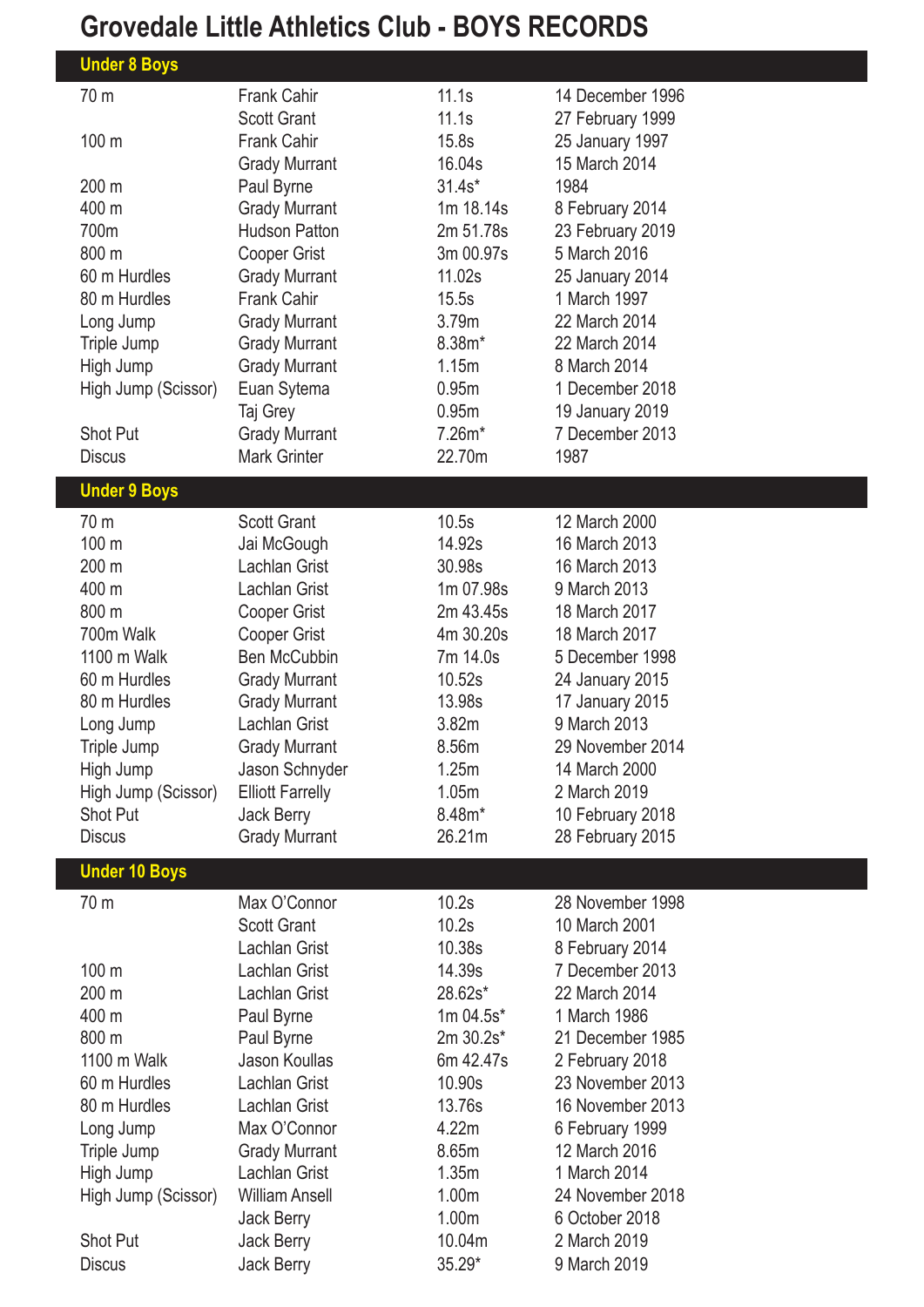| <b>Under 11 Boys</b> |                        |                   |                  |
|----------------------|------------------------|-------------------|------------------|
| 70 m                 | Lachlan Grist          | 10.19s            | 8 November 2014  |
| 100 m                | <b>Xavier Collins</b>  | 13.89s            | 9 March 2019     |
| 200 m                | <b>Xavier Collins</b>  | 28.40s            | 9 March 2019     |
| 400 m                | Paul Byrne             | $1m 03.1s*$       | 14 February 1987 |
| 800 m                | Paul Byrne             | 2m 25.7s*         | 13 December 1986 |
| 1500 m               | <b>Bailey Grist</b>    | 5m 22.92s         | 12 March 2016    |
| 1100m Walk           | Jason Koullas          | 6m 13.13s*        | 9 March 2019     |
| 1500 m Walk          | <b>Russell Binnion</b> | 8m 56.5s          | November 1995    |
| 60 m Hurdles         | <b>Tyson Mahon</b>     | 10.3s             | 30 January 1998  |
|                      | <b>Ace Pitt</b>        | 10.52s            | 12 March 2016    |
| 80 m Hurdles         | <b>Tyson Mahon</b>     | 13.6s             | 7 March 1998     |
| Long Jump            | Caillan Bain           | 4.51m             | 10 March 2001    |
| Triple Jump          | Jordan Hooper          | 9.45m             | 9 March 2003     |
| High Jump            | Jordan Hooper          | 1.40m             | 18 January 2003  |
| <b>Shot Put</b>      | <b>Grady Murrant</b>   | 10.58m            | 18 March 2017    |
| <b>Discus</b>        | <b>Grady Murrant</b>   | 27.98m            | 4 March 2017     |
| Javelin              | <b>Grady Murrant</b>   | 25.75m            | 25 March 2017    |
| <b>Under 12 Boys</b> |                        |                   |                  |
|                      |                        |                   |                  |
| 70 m                 | <b>Tyson Mahon</b>     | 9.5s              | 20 February 1999 |
|                      | Max O'Connor           | 9.5s              | 10 February 2001 |
| 100 m                | Max O'Connor           | 12.9s             | 11 November 2000 |
| 200 m                | <b>Lachlan Grist</b>   | 27.40s            | 12 March 2016    |
| 400 m                | Tyson Mahon            | $59.1s*$          | 12 December 1998 |
| 800 m                | <b>Tyson Mahon</b>     | 2m 17.59s*        | 6 February 1999  |
| 1500 m               | <b>Tyson Mahon</b>     | 4m 52.5s*         | 21 November 1998 |
| 1500 m Walk          | Lewis Clark            | 8m 23.67s         | 21 January 2006  |
| 60 m Hurdles         | Max O'Connor           | 9.9s              | 4 November 2000  |
| 80 m Hurdles         | Tyson Mahon            | 13.2s             | 5 December 1998  |
| Long Jump            | Lachlan Grist          | 4.73m             | 13 February 2016 |
| Triple Jump          | Jordan Hooper          | 9.91m             | 21 March 2004    |
| High Jump            | Jordan Hooper          | 1.55m             | 6 March 2004     |
| <b>Shot Put</b>      | <b>Grady Murrant</b>   | 9.31m             | 3 February 2018  |
| <b>Discus</b>        | <b>Grady Murrant</b>   | 30.93m            | 25 January 2018  |
| Javelin              | <b>Grady Murrant</b>   | 31.87m            | 10 February 2018 |
| <b>Under 13 Boys</b> |                        |                   |                  |
| 100 m                |                        | $12.27s*$         | 25 March 2017    |
| 200 m                | <b>Ezekiel Blyton</b>  | 24.71s*           | 25 March 2017    |
|                      | <b>Ezekiel Blyton</b>  |                   |                  |
| 400 m                | <b>Ezekiel Blyton</b>  | $55.73s*$         | 25 March 2017    |
| 800 m                | <b>Tyson Mahon</b>     | 2m 12.46s         | 16 October 1999  |
| 1500 m               | <b>Tyson Mahon</b>     | 4m 37.30s         | 24 October 1999  |
| 1500 m Walk          | <b>Lewis Clark</b>     | 8m 12.49s         | 1 November 1997  |
| 80 m Hurdles         | <b>Anthony Mackus</b>  | 12.8s             | 11 March 2005    |
| 200m Hurdles         | <b>Ezekiel Blyton</b>  | $29.29s*$         | 11 February 2017 |
| 300 m Hurdles        | Caleb Morrissy         | 47.32s            | 28 February 2015 |
| Long Jump            | <b>Alistair Grant</b>  | 5.01m             | 9 March 1997     |
| Triple Jump          | <b>Alistair Grant</b>  | 10.59m            | 10 March 1997    |
| High Jump            | <b>Matthew Wrigley</b> | 1.57 <sub>m</sub> | 16 March 2013    |
| Shot Put             | Zedakai Copland        | 11.48m            | 16 March 2013    |
| <b>Discus</b>        | Hayden Graham          | 27.98m            | 10 March 2001    |
| Javelin              | Hayden Graham          | 34.21m            | 9 March 2001     |